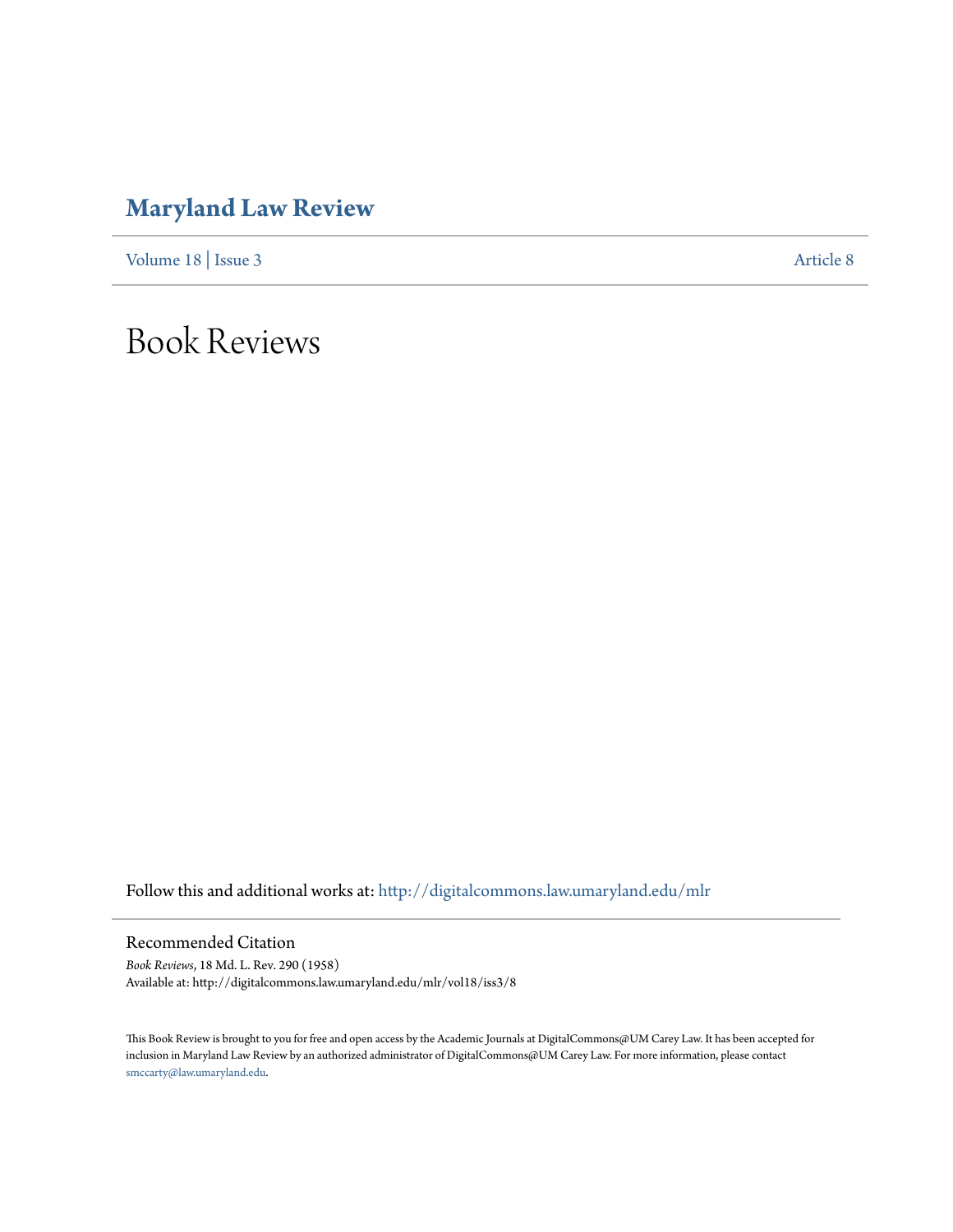## **Book Reviews**

Municipal Law. By Charles S. Rhyne. Washington, D. C. National Institue of Municipal Law Officers. 1958. Pp. 1125. \$21.50.

Just as the burgeoning American city gave early impetus to the development of an impressive body of case and statute law, so too, recent efforts to infuse new blood into these venerable if somewhat asthmatic corporate entities have produced fresh fields of specialized study. The law, having nursed the city through its infancy, having disciplined it through its adolescence and having directed it through its maturity, is now required to familiarize itself with the pursuit of municipal geriatrics. Nowhere is the scope of attacks on city senility more in evidence than in this succinct, one volume text on municipal law produced by Charles S. Rhyne, currently the President of the American Bar Association and long General Counsel of the National Institute of Municipal Law Officers.

The chapter headings tell the story. Urban redevelopment, urban renewal, slum clearance, public housing and the erection of publicly owned parking facilities have not only introduced new concepts into the law but have altered the faces of our cities as well. Shifts in the skylines have virtually compelled innovations in the judicial terrain. The distance between imaginative municipal movements and their approval by the judiciary has often marked the line between success and failure and ultimately perhaps between the life and death of the city.

Naturally the emphasis has changed. Federal-city and state-city relations invite the searching scrutiny once reserved for the interplay of municipal executive and legislative branches. Borrowing and taxation are considered just as carefully as tort liability and contractual obligations. Zoning and planning are deemed as vital as sewers and drains. The cities now fight for survival and find themselves straining at traditional limitations and prohibitions.

Few American lawyers have enjoyed a wider view of this gladiatorial combat than has Mr. Rhyne. As General Counsel for NIMLO, he has been in daily contact with municipal officials for more than two decades. Often they have sought his prognosis as they embarked on a program calling for radical surgery on ailing municipal bodies corporate. What have other cities done, they ask? How can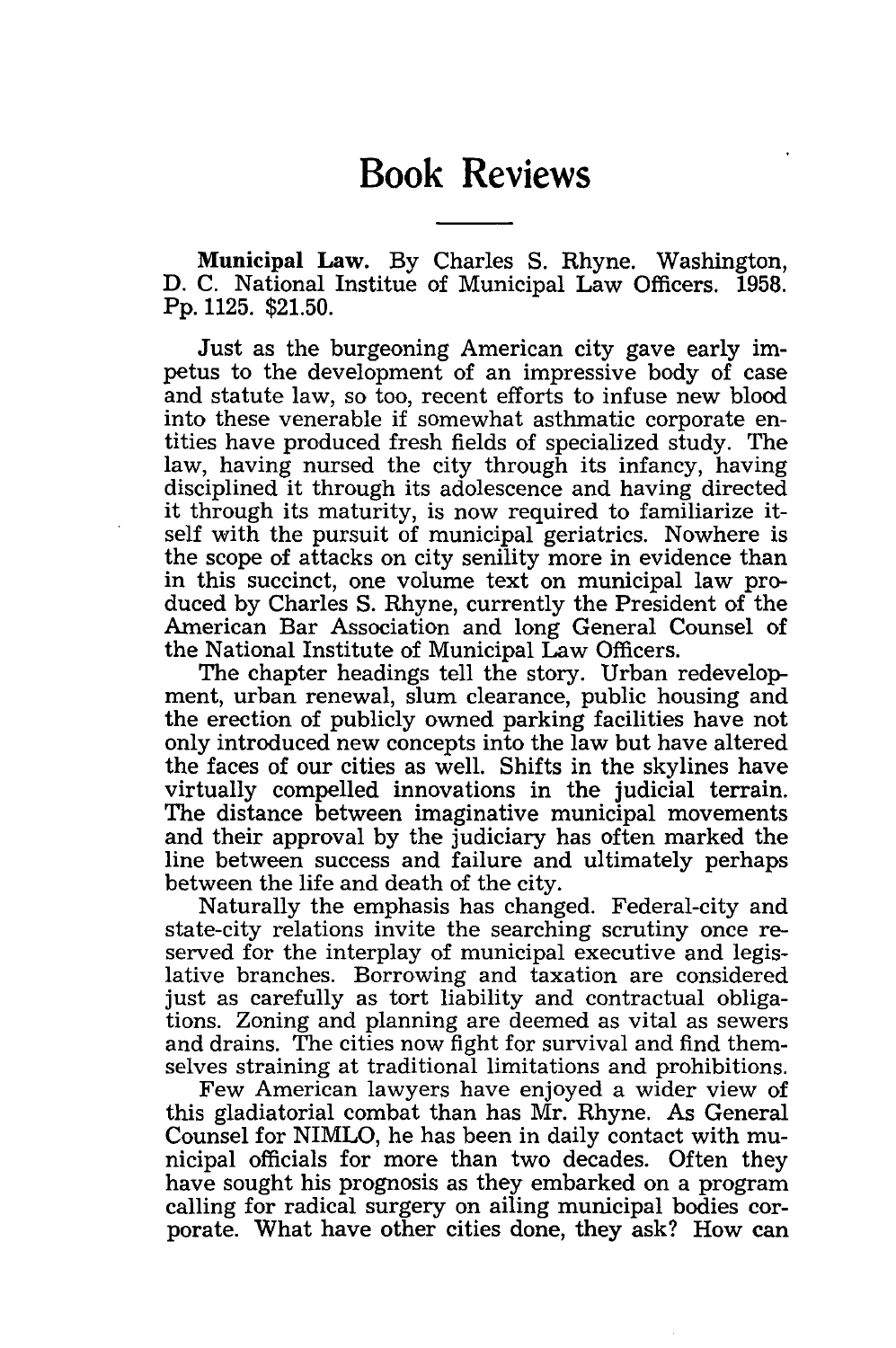a particular project be handled so as to provide a maximum of legality if attacked in the courts? As a clearing house for municipal experience, NIMLO occupies an unchallenged position of preeminence.

Out of the treasure chest of collected decisions, opinions, law review articles, city codes and ordinances, Mr. Rhyne has fashioned a modern, basic text. Containing copious citations and references to Law Review pieces and NIMLO research project reports, MUNICIPAL LAW seeks to set forth the latest turn in the road as well as the general direction of the law. The book is attractively printed, well-out-lined, and contains an index one hundred and forty-four pages in length.

As a nation of city-dwellers with more than sixteen thousand municipal corporations, the United States has found that the problem posed by twentieth century impacts loom larger and larger on the national horizon. As our cities search frantically for new sources of revenue, as they watch the spectacle of their wealthy citizenry deserting the metropolis via the not-yet-paid-for expressway, and as they observe the "For Rent" signs blossom in the windows of their central business district stores, they may ask whether anything can stem the exodus to suburbia. Occassionally some student discerns a reverse pattern and rejoices at the return of the prodigal citizen. But by and large, the movement traverses a one way street  $-$  out.

The deserters return sporadically and some regularly. They may utilize city streets as they travel to their places of employment. They expect and receive police and fire protection from the city. They may attend a tax-exempt Church on Sunday or seek the healing hands of a taxexempt hospital  $-$  both located in the city. A desire for recreation may draw the deserter to the city parks or the city stadium operated at a loss. Dare talk to these people of annexation or of payroll taxes, but do not wait for a reply  $-$  or a civil one at least. They have flown to the welcoming bosom of the county to escape city taxes and they will not hear of attempts to share the burden.

Whether legislation or judicial recognition of these dilemmas can possibly correct the situation can only be a matter of conjecture. Certainly the long endured disproportionate representation in state legislatures continues without substantial relief to the urban areas. If the heavy rural hand is allowed to smother the cries of the cities for help (which, in many cases, is merely a request for equal treatment) the decline of the cities cannot be abated.